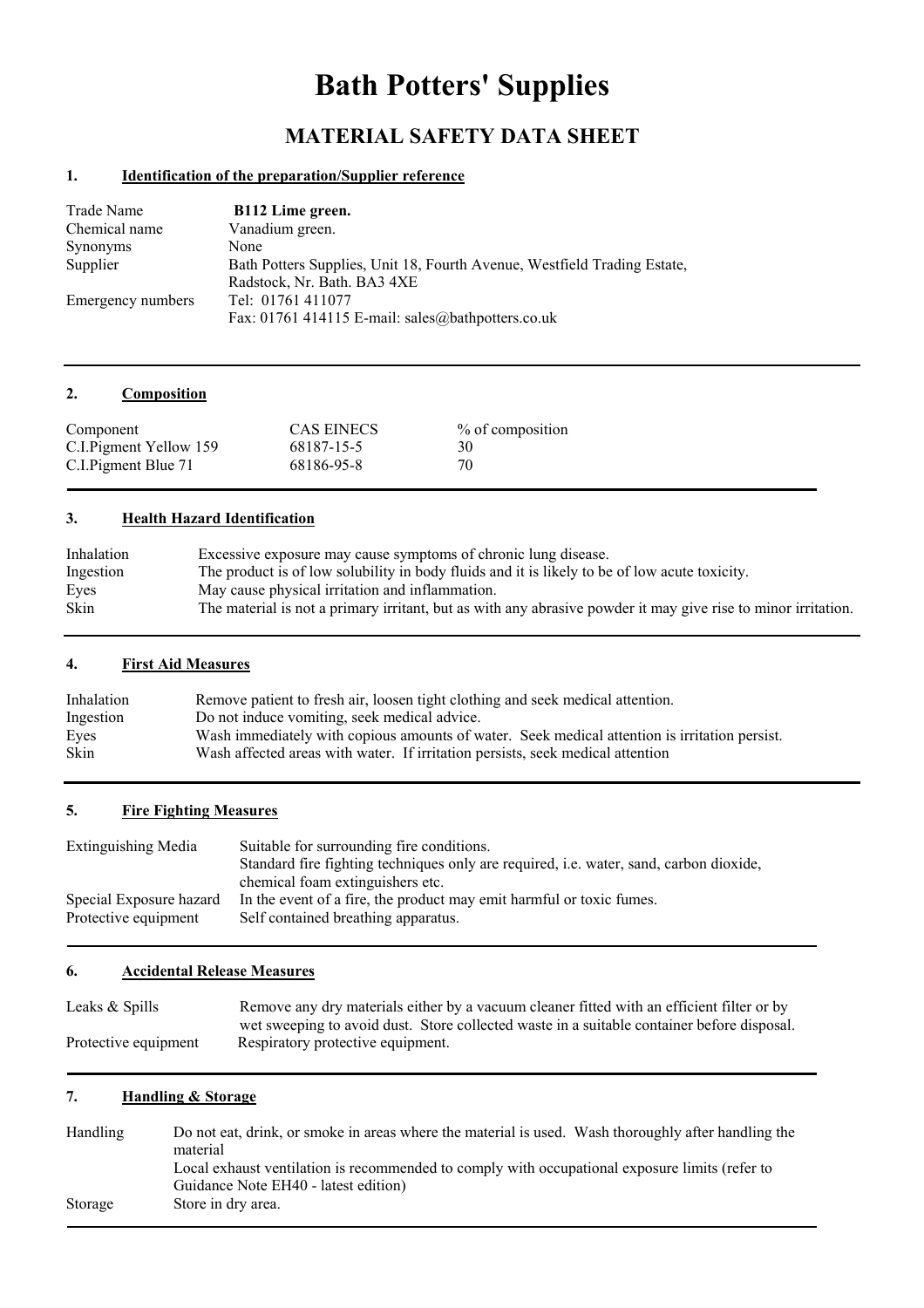# **8. Exposure Control/Personal protective Equipment**

| Engineering controls | Adequate ventilation should be provided so that Occupational Exposure Limits are not |  |
|----------------------|--------------------------------------------------------------------------------------|--|
|                      | exceeded. Local Exhaust Ventilation is normally recommended                          |  |
| Personal protective  | Where LEV is not practicable and exposure is likely to be excessive, approved        |  |
| equipment            | respiratory protection to CEN standards pr EN 140, 141, 143 or 149 should be worn.   |  |
|                      | Protective gloves and overalls are recommended for prolonged contact.                |  |

#### **9. Physical & Chemical properties**

| Appearance & Odour          | Lime powder, odourless |
|-----------------------------|------------------------|
| Flash point $(^{\circ}C)$   | Not applicable         |
| Flammability                | Inflammable            |
| Explosive properties        | Non-explosive          |
| Oxidising properties        | None                   |
| Specific gravity            | Not applicable         |
| Solubility                  | Insoluble              |
| Melting point $(^{\circ}C)$ | Not available          |

#### **10. Stability & Reactivity**

| Chemical stability                | The material is stable |
|-----------------------------------|------------------------|
| Conditions/materials to avoid     | None known             |
| Hazardous decomposition products  | None known             |
| Hazardous polymerisation products | None                   |

#### **11. Toxicology Information**

Acute toxicology Likely to be of low toxicity.<br>Health effects None known. Health effects

#### **12. Ecological information**

| Ecotoxicity | Not known. |
|-------------|------------|
| Persistence | Not known  |

#### **13. Disposal**

Dispose in accordance with current waste Disposal regulations (for UK - Control of Pollution (Special Waste) Regulations 1980). Landfill is the most appropriate method.

# **14. Transport Information**

| UN/SI No.       |             | Not classified |
|-----------------|-------------|----------------|
| <b>UN Class</b> |             | Not classified |
| Packing group   |             | Not classified |
| Road            | UК          | Not classified |
| <b>ADR</b>      |             | Not classified |
| Sea             | <b>IMO</b>  | Not classified |
| Air             | <b>ICAO</b> | Not classified |
|                 |             |                |